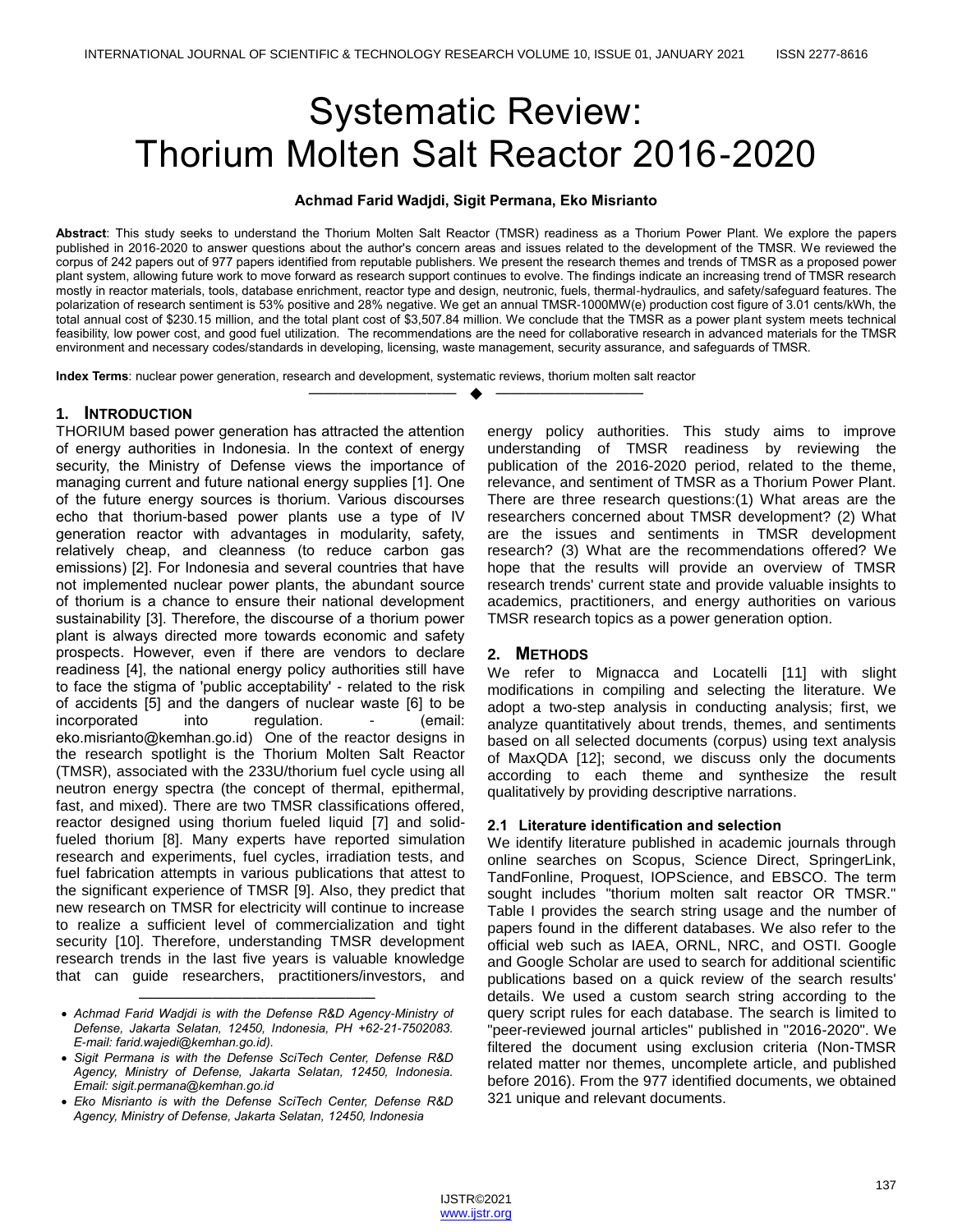*TABLE 1. IDENTIFIED DOCUMENTS*

| ,,,,,,,,,,,,,,,,,,,,,,,, |                                                                                                    |        |
|--------------------------|----------------------------------------------------------------------------------------------------|--------|
| DB                       | Search String                                                                                      | Result |
| Scopus                   | TITLE-ABS-KEY (thorium AND<br>"molten salt reactor")                                               | 249    |
| Science Direct           | thorium molten salt reactor                                                                        | 361    |
| Springer Link            | thorium molten salt reactor<br>within Article                                                      | 171    |
| <b>Tand Online</b>       | [All: thorium molten salt reactor]<br><b>AND [Publication Date:</b><br>(01/01/2016 TO 12/31/2020)] | 63     |
| Proquest                 | ab(thorium OR Th) AND (molten<br>salt reactor)                                                     | 74     |
| <b>IOP Science</b>       | thorium molten salt reactor                                                                        | 15     |
| Ebsco                    | thorium molten salt reactor                                                                        | 28     |
| Official web*            | thorium molten salt reactor                                                                        | 16     |
|                          | etramında dağıtmahl                                                                                | 977    |

Identified documents 977 \*We found articles in the Official Web of Nuclear Organizations, such as IAEA, ORNL, NRC, and OSTI.

#### **2.2 Text mining, Coding and Sentiment Analysis**

We obtained a corpus of 242 papers through a quick review of 321 documents - retracting 79 documents due to unclear methods or conclusions. We use the lexical search function to scrutinize the corpus before coding. This search is similar to "search string" in collecting initial documents, but lexical search focuses more on the corpus with a specific variable value. We map the lexical search result in terms of the word cloud and word frequency, and then we interpret to structurize themes of codes. The code will become the basis of our analysis to answer research questions and conclusions. In terms of paper tendency, three reviewers were free to code the "polarity of sentiment" of the sentences or paragraphs in each paper's abstract and conclusions. Sentiment polarity refers to the definition of "a reviewer's decision to judge whether a sentence or paragraph is negative, positive, or neutral [13] in tone to TMSR development."

# **3. RESULTS AND DISCUSSION**

#### **3.1 The code structure of the research concern**

In the initial analysis, we need to obtain the corpus's dominant keywords using the "word-cloud" technique [14]. The results will be a guide in the structuring of coding. The corpus of this study refers to 242 papers. We interpret word-cloud and wordfrequency into code structures through discussion and refer to reactor technology's knowledge base. Fig. 1(a) shows the corpus and its trend, and (b) the word-cloud of the corpus, which we then interpret into the code structure in Fig. 1(c). The code structure is crucial in systematizing the achievement of objectives and provide answers to this research question. Each code contains segmented documents from the corpus that form a specific theme. We then focused on themes and sub-themes related to the proposed TMSR system for power generation in reactor parameters. In the discussion section, we will review and discuss more on this category.

#### **3.2 Publications trends, themes, and tone**

We show the results of text-mining that provide publication trends in the corpus by region, country, and sentiment sequentially in Fig. 2 (a), (b), and (c). It shows the trend resulting from text-mining, which lexically refers to each document in the corpus. For example, in Fig. 2(a), this trend does not indicate the amount of TMSR research in a region but rather indicates lexical inference that there is TMSR research activity in a region. With such a context, we see that during 2016-2020, TMSR research activities in the world tended to increase. Research activity in Asia-Australia (202 papers) is slightly more than in America (199 papers) and significantly outperforms Europe (146 papers), whereas until 2017, according to [209], the American region is the most dominant. However, in Fig. 2(b), trends based on country activity show that the US remains the most active and dominant in conducting TMSR research among all countries. Fig. 2(b) shows the top eight countries related to the Molten Salt Reactor research activities. Fig. 2(c) refers to the definition of polarity sentiment, where three reviewers' decisions assessed the corpus (N=242), which 53% favorable and 28% negative. However, whether the papers' conclusion is negative, we see that the authors' focus is consistent with the development of TMSR.

### **3.3 Reactor Design**

Thorium-based fuel reactor designs are attractive because of the abundance of thorium sources in nature [15], projected low-cost electricity [16]–[18], and successful experiments with liquid salt reactors (MSRE) [19], and their recent developments in processing have answered most feasibility questions. There are several dues that a feasibility study on the TMSR technology component has been carried out[20]– [22]. There are also many reactor designs being under research development. Magwood [18] mentioned technical characteristics of TMSR design: thermal/fast neutron spectrum, fluoride or chloride salt coolant, 700-800C of outlet temperature, closed fuel cycle, and 1000MW. According to Vijayan [23], BARC is designing IMSBR (Indian Molten Salt Breeder Reactor) 850MWe, which some of the powerful technology under research are neutron transport, characterization studies, thermal-hydraulic, preparation and purification of salts, instrument development, and Online chemistry control techniques.

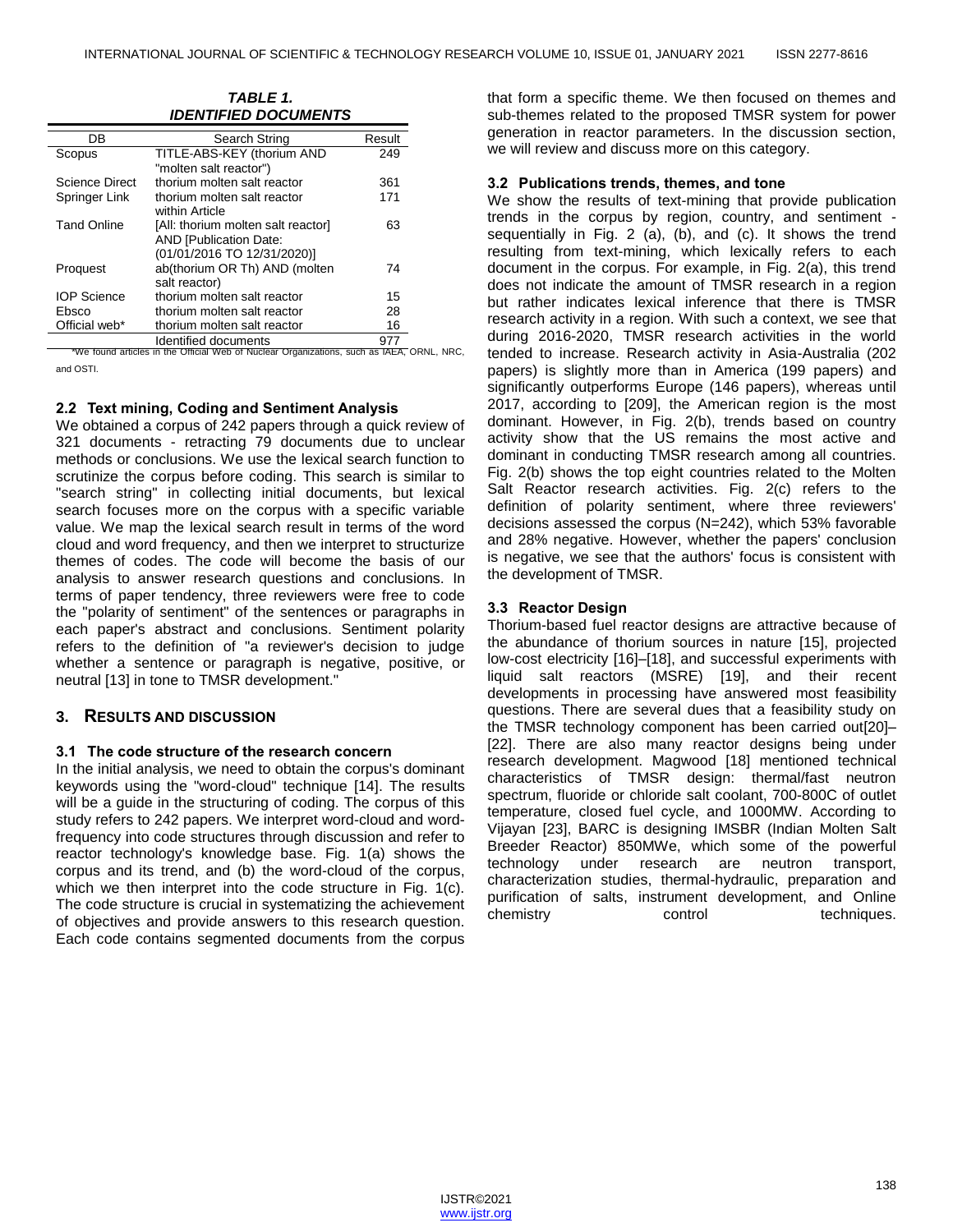

*FIG. 1. PROCESS OF STRUCTURING THE CODES: (A) THE CORPUS BY YEAR, (B) WORD-CLOUD OF THE CORPUS, AND (C) THE CODE STRUCTURE OF THIS STUDY*



*FIG. 2. (A) PUBLICATION TRENDS IN THE CORPUS BY REGION, (B) COUNTRY MENTIONED IN THE CORPUS, AND (C) THE SENTIMENT TREND*

Quantification of nuclear data-induced uncertainty of neutronic parameters and its reduction using measurement data obtained at critical facilities have been critical technical subjects in fast reactors development [24]–[26]. Meanwhile, the development of TMSR features is also getting research focus and attention, such as the freeze valve system [27]–[29] and tritium control [30]–[36] for an advanced safety feature, thermal-hydraulic/neutronic phenomena [24], [26], thermodynamic/physical properties [37], [38], and conceptual design development [18], [29], [39]–[47]. In MSR commercialization, Forsberg and Peterson [17] have provided target directions for developing new reactors to obtain government support. The goals are (1) to increase generation revenue by 50% to 100% relative to a baseload nuclear plant with a capital cost similar to a light water reactor, (2) to enable a renewable power grid with zero carbon, (3) no potential for fuel failure so that there is no potential for the release of radionuclides outside the crash site, and (4) offer a pathway to a more advanced energy system. With such criteria, TMSR designers need to consider variations in reactor power capacity. The choice of a molten salt cooler should allow for short-term reactor designs so that large-scale fuel failures cannot occur, and thus large-scale offsite releases of radionuclides cannot occur. In extreme accident conditions, the heat of decay can be carried passively into the environment at temperatures well below the fuel failure temperature and thereby avoiding the potential for massive scale release of radionuclides. Meanwhile, several experts added the importance of increasing thermal efficiency and modularization of reactor design [48]. Albeit theoritically thermal efficiency of MSR is up to 80%, reactor design with a thermal efficiency of about 45% will be suitable for commercializing a power plant [17], [46], [48]–[53]. The higher the reactor design's modularity will attract immense market interest[11], [18], [21], [54]; for example, Zheng et al. [21] estimate replacing the reactor core for seven years is feasible. Hussein [55] added that the commercialization of "deliberate small reactors" needs to refer to the revitalization of the nuclear power industry, which provides improvements in terms of "safety, construction, operation, and economy." Fig. 3 shows the MSR design trend, including liquid-fueled (TMSR-LF) and solid-fueled (TMSR-SF), which indicates increasing expert attention to MSR's advantage, especially the trend of liquid-fuel TMSR. We found only twelve MSRs' company designs mentioned in 55 of the corpus, with six companies getting more attention in scientific publications, as shown in Fig. 4 and Table 2. The most highlight is Thorcon Power. Thorcon is preparing to build a demonstration reactor for Indonesia's first power plant receiving the most publicity spotlight. Modularity, mobility, and MSRE as the basis of the design are the advantages of ThorCon. Based on the straightforward scale-up of the successful MSRE, Thorcon Power claims to be ready to build a demonstration of a fullscale 500 MWe ThorCon in Indonesia by 2025. ThorCon designed the MSR system in the hull of a shipyard, which some Indonesian authors [56]–[60] considered to be suitable for Indonesia or other island countries. Assuming efficient, evidence-based regulation, ThorCon can produce clean,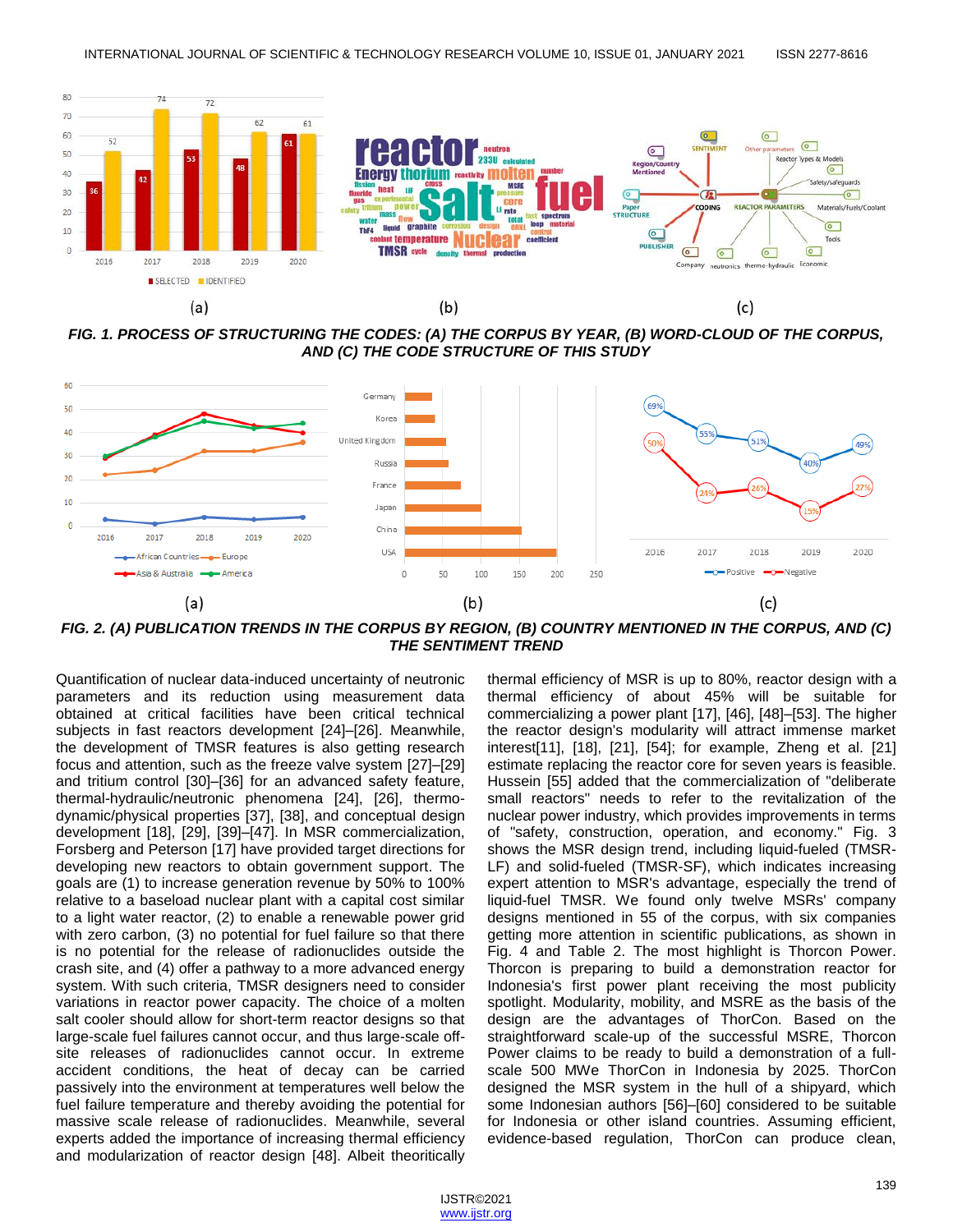reliable, CO2-free electricity at US\$0.03/kWh — cheaper than coal [16], [50], [61].



As such, the complete thorcon design will provide an increase in productivity, quality control, and build time, whereby one extensive reactor system can generate approximately twenty gigawatts of electricity per year. Albeit there are arguments of handling the various possible casualty scenarios [62], including the most troublesome fission products [50], [61], [63], the challenges to the "safe" claims of Thorcon's design (and other company designs), including waste management systems[23], [49], [55], [64]–[67], must be real or at least evidence-based demonstration reactor data and not results simulation.



The design of the Terrestrial Energy and Transatomic Power reactor systems also received much attention [24], [68], [69]. Terrestrial energy develops Integral Molten Salt Reactor (IMSR) as a graphite-moderated MSR burner. The system is a modular reactor design with three versions of the power rating: 32.5 MWe for remote communities, 141 MWe for industry, and 291 MWe for ordinary electricity production[193]. IMSR with a thermal efficiency of about 50% uses liquid fuel with U-235 (<5% enrichment) dissolved in the fluoride salt. As with ThorCon, IMSR's inherent safety level is excellent because it does not rely on operator intervention. Table 2 shows some characteristic of the MSR system [24].

*TABLE 2. SOME CHARACTERISTICS OF THE MSR SYSTEMS*

| Company Name                     | <b>Reactor Name</b>                               | Description of Design                                           | <b>Docs</b> |
|----------------------------------|---------------------------------------------------|-----------------------------------------------------------------|-------------|
| ThorCon Power, USA               | ThorCon                                           | Graphite-moderated Th+LEU burner, deployed by ship              | 25          |
| Terrestrial Energy, Canada       | Integral Molten Salt Reactor (IMSR)               | Graphite-moderated integral LEU burner                          | 18          |
| Transatomic Power, USA           | Waste-Annihilating Molten Salt Reactor<br>(WAMSR) | ZrH-moderated SNF/LEU burner                                    | 13          |
| FLiBe Energy, USA                | Liquid Fluoride Thorium Reactor (LFTR)            | Graphite-moderated two-fluid Th breeder                         | 11          |
| Moltex Energy, UK                | Stable Salt Reactor (SSR)                         | Chloride-fueled Pu breeder, internal fluoride salt<br>cooling   | 10          |
| Terra Power, USA                 | Molten Chloride Fast Reactor (MCFR)               | Chloride-based fast U-Pu cycle reactor                          | 13          |
| Elysium Industries, USA          | Molten Chloride Salt Fast Reactor<br>(MCSFR)      | Fast spectrum, chloride salt-based liquid fuel                  | 5           |
| Seaborg Technologies,<br>Denmark | Seaborg Technologies Wasteburner<br>(SWaB)        | Graphite-moderated Pu+MA+Th burner                              | 3           |
| Kairos Power, USA                | KP-FHR                                            | Pebble-bed type core with TRISO-fuel cooled fluoride<br>salt    | 3           |
| IFK Berlin, Germany              | Dual Fluide Reactor (DFR)                         | Chloride or metallic-fueled Pu breeder internal lead<br>cooling | 3           |
| Copenhagen Atomics,<br>Denmark   | Copenhagen Atomic Waste Burner                    | Graphite-moderated Pu+MA+Th burner                              | 2           |
| Thorium Tech Solutions,<br>Japan | FUJI. miniFUJI                                    | Graphite-moderated single-fluid Thorium breeder                 |             |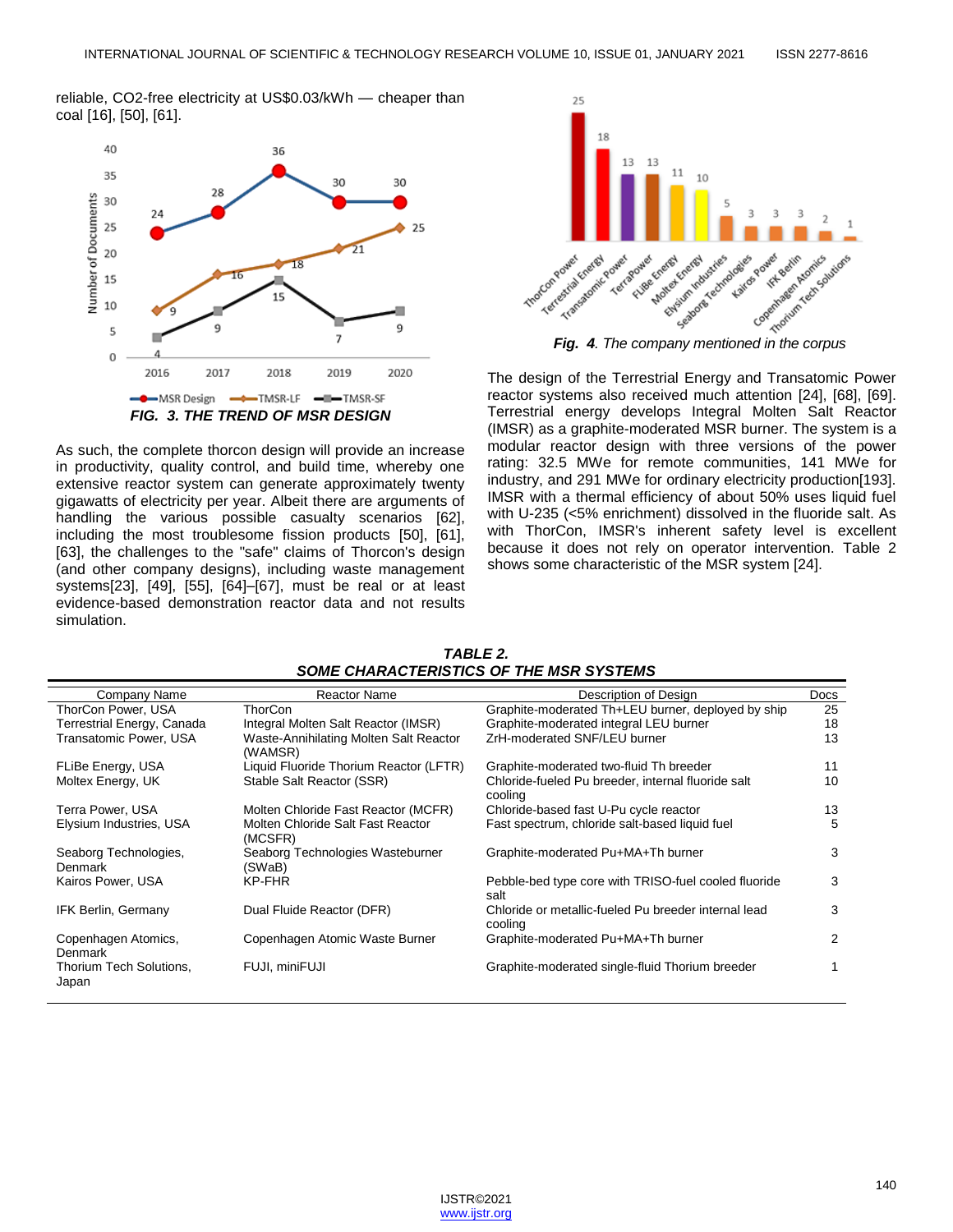

*FIG. 5. THE TREND RELATED TO REACTOR PARAMETERS*

Meanwhile, Moltexenergy [22], [30], [31], [44], [69]–[71] designed the Stable Salt Reactor (SSR) using molten salt fuel as a substitute for the solid pellets in conventional fuel assemblies, which provides the main advantage of safe liquid salt without the technical hurdles of managing mobile liquid fuels. Flibe Energy's design is a liquid thorium fluoride (LFTR) with a two-zone reactor, moderated by graphite, and a liquid fluoride salt solution containing fissile and fertile material [15], [24], [38], [44], [54], [65], [68], [69], [72]. Other companies, such as Elysium Industries[24], [70], [73], designs the 2500 MWth Molten Chloride Salt Fast Reactor (MCSFR), which operates in the fast spectrum. The main functions of the MCSFR are to convert weapons-grade Pu into fissile fuel, burn wastewater reactor fuel, and transmute durable fission products. The FUJI-233Um MSR uses a Th-233U fuel cycle, consisting of a core with hexagonal graphite blocks and standard fuel salts for the primary loop (7LiF - BeF2 - ThF4 - UF4). The overall thermal efficiency of the FUJI-233Um is around 44% [27], [74], [75]. Thorium Tech Solutions Inc. is preparing to commercialize the Fuji concept utilizing the Halden test reactor in Norway [76]–[82].

#### **3.4 Reactor parameters**

Fig. 5(a) shows that all parameters' trend is increasing, except the fuels, which are somewhat stagnant. The best trend is the reactor material. The theme of material demonstrates an increasing need to guarantee materials suitable for a molten salt environment. Besides that, the current advances in material technology to meet various complementary needs have also spurred a more varied choice of materials [11], [31], [42], [64], [67], [77], [83]–[94]. The materials most mentioned in the corpus are Hastelloy N, stainless steel alloys, and Nibased alloys, see Fig. 5(b). The consideration of material selection mainly refers to its characteristics in the influence of the radiation environment, high temperature, and molten salt [95], for example, its resistance to corrosion swelling[96] and creep [97]. Currently, some of the materials, such as Alloy-800H, is considerate for use in nuclear systems with operating temperature up to 760 ◦C owing to its high-temperature strength and good resistance to swelling, corrosion, and creep-rupture [91], [97]–[101]. Graphite is a popular reactor material for core structural materials and moderators. The research trend of graphite during 2016-2020 is increasing; see Fig. 5(c. We have obtained 140 document segments from the corpus, which shows that graphite is a vital reactor material.

Since TMSR is generally still a conceptual design, and some of the available data only comes from test results in laboratory facilities or experimental reactors, researchers generally carry out tests and simulations with software or codes based on data coded in the nuclear database. In this case, we can understand how important it is to develop applications and enrich the TMSR-specific nuclear material database. Meanwhile, the thermal-hydraulic phenomena are also related to the neutronic and material composition, where these all phenomena are crucial in reactor design [24], [26], [75], [101]– [109].

# **3.5 The Advantages and Issues**

We summarize the TMSR challenges outlined in the corpus in Table 3. Then, what is listed still needs evidence as a stimulus for research sustainability and also to convince the energy industry market.

| TABLE 3.                          |
|-----------------------------------|
| THE ADVANTAGES AND ISSUES OF TMSR |

| Advantages                                                                                                                                                                                                                                                                                                              | Disadvantages/questions                                                                                                                                                                                                                                                                                                                                                                                                                                      |
|-------------------------------------------------------------------------------------------------------------------------------------------------------------------------------------------------------------------------------------------------------------------------------------------------------------------------|--------------------------------------------------------------------------------------------------------------------------------------------------------------------------------------------------------------------------------------------------------------------------------------------------------------------------------------------------------------------------------------------------------------------------------------------------------------|
| - High thermal-electric<br>conversion efficiency<br>- Inherent safety<br>- Online reprocessing and<br>refueling<br>- Abundant resource of<br>thorium<br>- Modularity<br>- 7Li to tackle Tritium<br>issues<br>- The high solubility of<br>actinides in salt<br>- Superior breeding<br>capacity<br>- Low waste production | - Different technical routes of fuel<br>management, such as the<br>selection of carrier salts, the<br>enrichment of uranium, with or<br>without thorium, and the recycling<br>necessary of spent nuclear fuel<br>- Lack of standard or codes<br>- Technical challenges and high<br>costs to produce 7Li enrichment<br>- Question about the waste<br>management<br>- Question about licensing standard<br>- Question about the financing high<br>capital cost |

#### **3.6 Economic of TMSR**

Scientific literature about the economics of MSRs is very scarce and almost non-existent in terms of their financing [11]. For that reason, in this section, we will describe a simple approach of the economic calculation of TMSR electricity generation per kWh by referring to the MSRE (experimental reactor) operated by ORNL with several assumptions of changes in costs between 1966 and 2019. We estimate the cost of MSR for electricity generation is as follows:

1. MSRE was built in 1962 and has given its report on the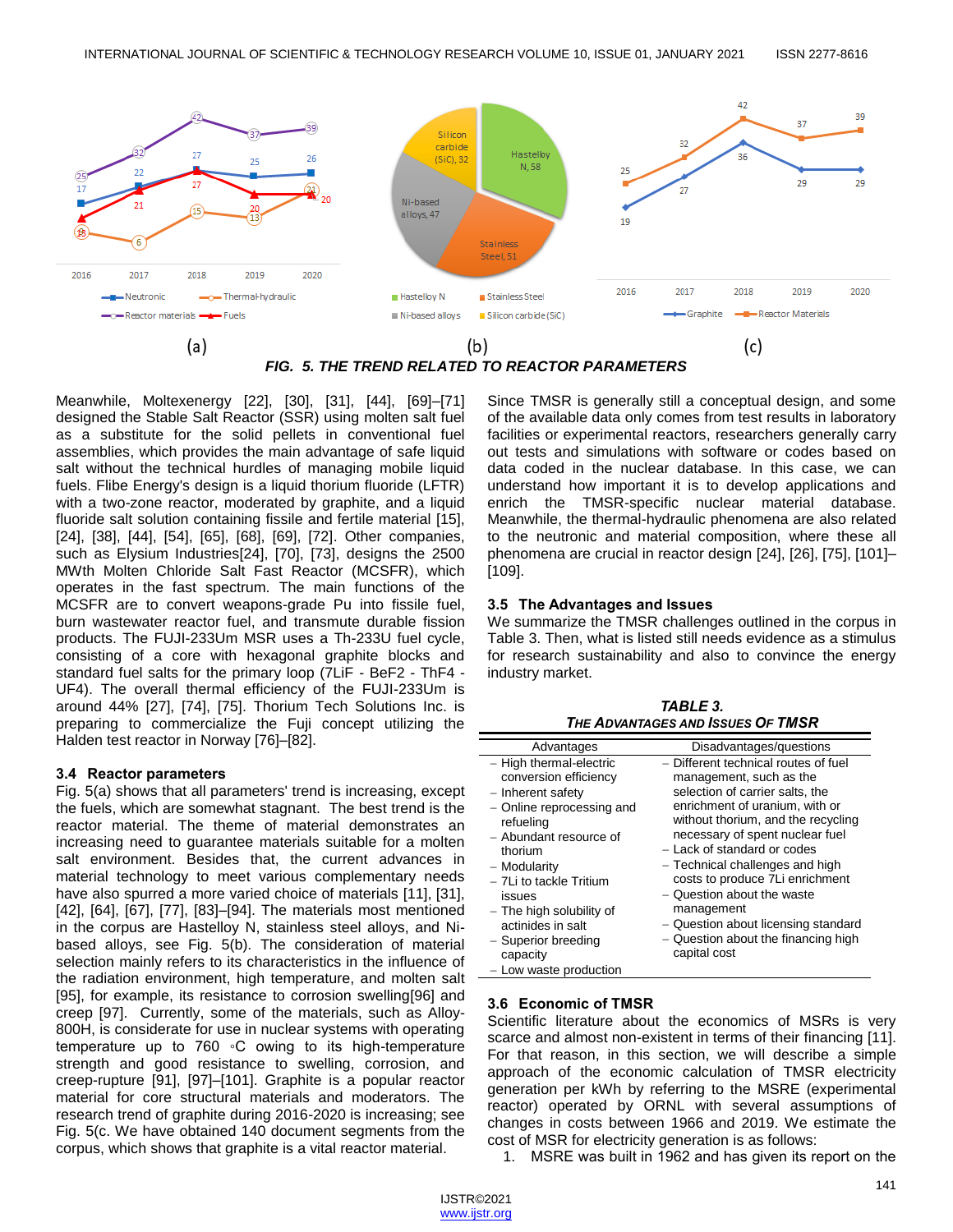total cost plant around USD110.695 – 114.412 million [110]. Then the MSR cost prediction for the 1000 MWe generation assumption in 2019 is estimated at \$3,507,842,344.18

- Total plant  $cost = plant$  reactor  $cost + cost$  of the processing plant
- Total plant cost  $(1966) = $ 114,412,000 + $$ 5,300,080
- Total plant cost (1966) = \$ 119,712,080

The ratio of the Producer Price Index for energy between 2019 (107.5) and 1966 (31.5) is 3.4126984127.

- Total plant cost (2019) = (\$ 119,712,080) x (100 / 3,4126984127) = \$3,507,842,344.18
- 2. The ORNL report [110] also estimated annual operating and management costs of \$721,230; then O&M in 2019 after calculating the 6% amortization becomes \$230,146,759 (excluding Fuel).
	- Variable Annual Cost = \$209,013,043
	- O&M cost (2019) = (\$721,230) x (100 / 3.4126984127) = \$21,133,716
	- Total Annual Cost (2019) = \$230,146,759 (excluding Fuel)

If energy produced = 1,000,000(8760 $hr$ ) = 8.76x10<sup>9</sup>  $kWh$ , then cost per  $kWh = 3.10$  cents.

Cost per kWh =  $$230,146,759/8.76x109 = $0.0263 =$ 2.63cents (excluding Fuel)

According to [88], the price of thorium salt fuel with Uranium Enrichment 5% is 0.47cents/kWh

Cost per kWh =  $2.63 + 0.47 = 3.10$  cents

Our calculation result is similar to Samalova, Chvala, & Maldonado [111], who points out that the annual cost of MSR is \$230.15 million, which is almost half times lower than the existing present electricity generation. Also, the overnight cost of MSR per kWe comparable with AP1000. The smaller MSRs have a significantly higher overnight cost per kWe, but their lower total overnight costs are their main advantage for specific applications. They also emphasized that nuclear power plants such as PWR (Pressurized Water Reactor) are more sensitive to fuel prices than MSR. Raditya and Hiendro [4] reported their calculation of the TMSR500 with 2 x 500 MW capacity. The results show that TMSR is feasible to build in West Kalimantan. The total cost of production of the TMSR500 is \$0.0276/kWh (2.76 cents/kWh), and the NPV value is positive in each scenario in which the payback period is only 5.8 to 6.5 years less than the project life.

# **4. CONCLUSIONS**

This study reviewed 240 papers published by prestigious international publishers 2016-2020 to understand TMSR research areas that concern researchers. We have structured the areas of interest, where most of them are on: reactor materials, tools, database enrichment, reactor type, neutronic, reactor design, fuels, thermal-hydraulics, and safety/safeguard features. Other themes, such as the economics of the TMSR, received few reviews (less than ten papers). We realize that research from the Asia and Australia region has outperformed America and Europe, but research from the USA is still dominant compared to other countries. This study also shows the polarization of research sentiment in the last five years, where 53% are positive, 28% negative, and the rest are neutral. The significant issues and challenges that stand out are the need for collaborative research in advanced materials for the TMSR environment and necessary codes/standards in developing, licensing, waste management, and security assurance of TMSR, including safeguards. For an economic overview, we describe a simple calculation model given the limited data availability, which the result shows an annual cost of 3,1 cent/kWh based on TMSR 1000MWe generation. Most of the reactors, such as PWR, were initially built because there was a military stimulus to the need for a defense doctrine that only applies to nuclear weapons countries. Later, its commercialization encourages non-nuclear weapons countries such as Japan and Korea in Asia, Germany, Europe, and worldwide. Then, we realize that the stimulus for TMSR is emerging due to fears of climate degradation from the overuse of fossil fuels. The use of MSR will soon become widespread if its economic and security features can immediately convince decision-making authorities.

# **ACKNOWLEDGMENT**

We are indebted to all members of the Thorium Power Research Project at the R&D Agency-Ministry of Defense Indonesia, who have provided criticism and corrections on this paper, especially Colonel Hevry (Air Force), Colonel Ridwan (Army), Bob S Efendi (Thorcon Indonesia), and Tagor Malem Sembiring (Indonesian Nuclear Atomic Agency).

# **REFERENCES**

- [1] Kemhan RI, Buku Putih Pertahanan Indonesia 2015, Cetakan ke. Jakarta, Indonesia: Kementerian Pertahanan Republik Indonesia, 2015.
- [2] B. Crnobrnja, K. Trontl, D. Pevec, and M. Matijević, ―Dynamics for Sustainable Nuclear Buildup Based on LWR and FBR Technologies and Its Impact on CO2 Emission Reduction," Energies, vol. 13, no. 1, p. 134, Dec. 2019.
- [3] R. G. Boothroyd, "A suggested roadmap for world-wide energy resource planning and management," Int. J. Energy Prod. Manag., vol. 1, no. 1, pp. 72–86, 2016.
- [4] Z. Raditya and A. Hiendro, "Studi Ekonomis Pembangkit Listrik Tenaga Nuklir ThorCon Molten Salt Reactor ( Studi Kasus : Dibangun di Kalimantan Barat )," J. Tek. Elektro Univ. Tanjungpura, vol. 2, no. 1, 2020.
- [5] M. W. Bauer, S. Gylstorff, E. B. Madsen, and N. Mejlgaard, "The Fukushima Accident and Public Perceptions About Nuclear Power Around the Globe–A Challenge & Response Model," Environ. Commun., vol. 13, no. 4, pp. 505–526, 2019.
- [6] C. Devitt, F. Brereton, S. Mooney, D. Conway, and E. O'Neill, "Nuclear frames in the Irish media: Implications for conversations on nuclear power generation in the age of climate change," Prog. Nucl. Energy, vol. 110, no. August 2017, pp. 260–273, 2019.
- [7] J. C. Gehin and J. J. Powers, "Liquid Fuel Molten Salt Reactors for Thorium Utilization," Nucl. Technol., vol. 194, no. 2, pp. 152–161, May 2016.
- $[8]$  R.-M. Ji, M.-H. Li, Y. Zou, and G.-M. Liu, "Impact of photoneutrons on reactivity measurements for TMSR-SF1,‖ Nucl. Sci. Tech., vol. 28, no. 6, 2017.
- [9] N. Saraf, A. Devarajan, S. S. Mokashi, G. Rao, V. Dalal, and S. R. Premkartikkumar, "Molten salt reactors and their development over the years - a review," Int. J. Mech. Prod. Eng. Res. Dev., vol. 8, no. 3, pp. 175–182, 2018.
- [10] T. Ault, B. Van Gosen, S. Krahn, and A. Croff, "Natural Thorium Resources and Recovery: Options and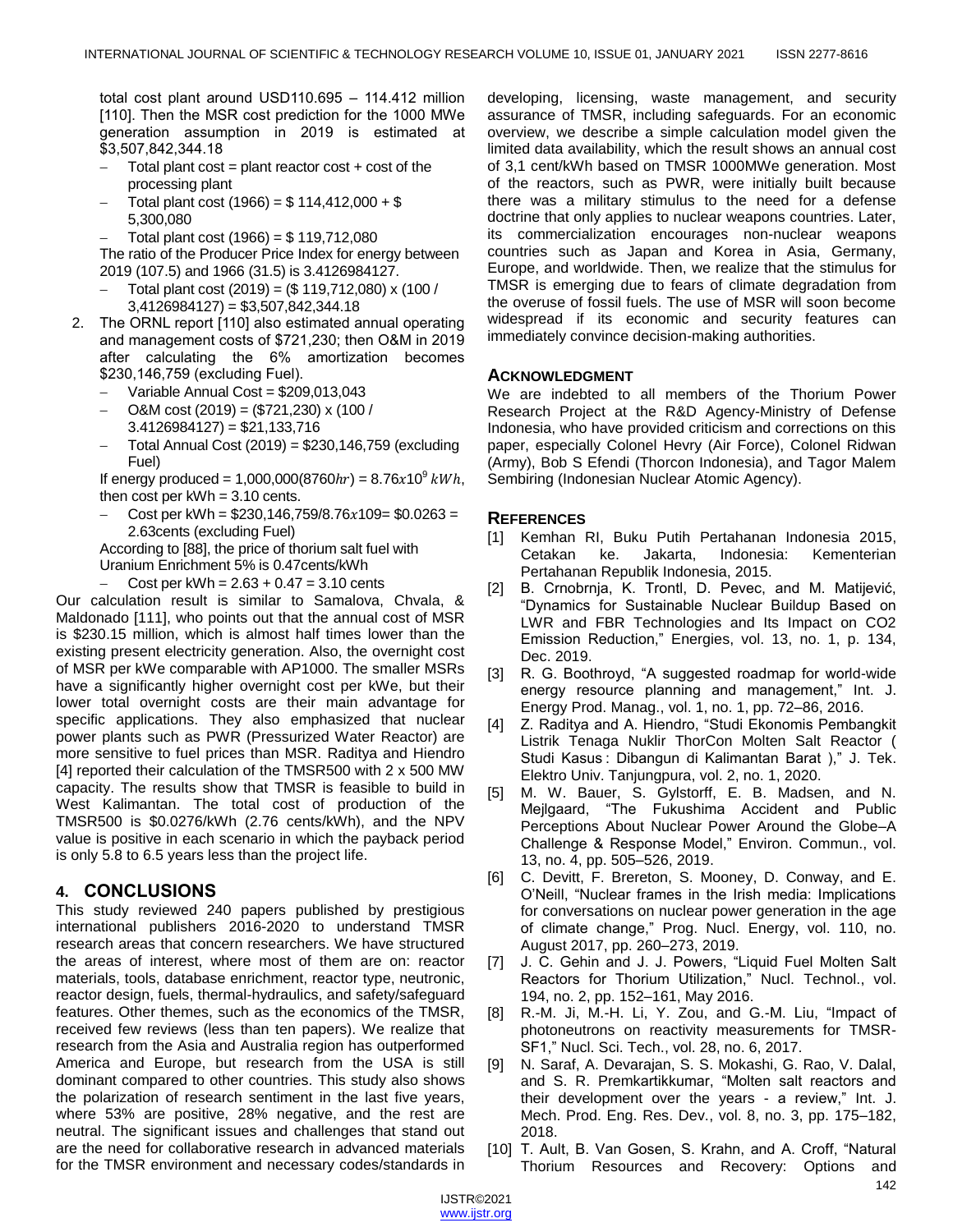Impacts,‖ Nucl. Technol., vol. 194, no. 2, pp. 136–151, May 2016.

- [11] B. Mignacca and G. Locatelli, "Economics and finance of Small Modular Reactors: A systematic review and research agenda," Renew. Sustain. Energy Rev., vol. 118, no. September 2019, p. 109519, 2020.
- [12] VERBI Software, "MAXQDA Analytics Pro 2020," VERBI Software. 2020.
- [13] B. Keith Norambuena, E. F. Lettura, and C. M. Villegas, ―Sentiment analysis and opinion mining applied to scientific paper reviews," Intell. Data Anal., vol. 23, no. 1, pp. 191–214, 2019.
- [14] U. Kuckartz and S. Radiker, "Literature Reviews with MAXQDA," VERBI Software. VERBI Software, Berlin, p. 28, 2019.
- [15] U. E. Humphrey and M. U. Khandaker, "Viability of thorium-based nuclear fuel cycle for the next generation nuclear reactor: Issues and prospects," Renew. Sustain. Energy Rev., vol. 97, pp. 259–275, 2018.
- [16] E. Eaves, "Can North Americas advanced nuclear reactor companies help save the planet?," Bull. At. Sci., vol. 73, no. 1, pp. 27–37, 2017.
- [17] C. Forsberg and P. F. Peterson, "Basis for Fluoride Salt-Cooled High-Temperature Reactors with Nuclear Air-Brayton Combined Cycles and Firebrick Resistance-Heated Energy Storage," Nucl. Technol., vol. 196, no. 1, pp. 13–33, Oct. 2016.
- [18] W. D. Magwood and H. Paillere, "Looking ahead at reactor development," Prog. Nucl. Energy, vol. 102, no. March 2011, pp. 58–67, 2018.
- [19] R. Chesser, S. Guo, and J. Zhang, "Electrochemical behavior of dysprosium and lanthanum in molten LiF-NaF-KF (Flinak) salt," Ann. Nucl. Energy, vol. 120, pp. 246–252, 2018.
- [20] Y. Shihe, L. Yafen, P. Yang, and J. Ruimin, "Standby shutdown modes and feasibility analysis of molten salt experimental reactor," Nucl. Tech., vol. 42, no. 7, 2019.
- [21] G. Zheng et al., "Feasibility study of thorium-fueled molten salt reactor with application in radioisotope production," Ann. Nucl. Energy, vol. 135, p. 106980, Jan. 2020.
- [22] C. Zou, C. Yu, J. Wu, X. Cai, and J. Chen, "Transition to thorium fuel cycle in a small modular molten salt reactor based on a batch reprocessing mode," Ann. Nucl. Energy, vol. 138, p. N.PAG-N.PAG, Apr. 2020.
- [23] P. K. Vijayan, V. Shivakumar, S. Basu, and R. K. Sinha, "Role of thorium in the Indian nuclear power programme," Prog. Nucl. Energy, vol. 101, pp. 43–52, Nov. 2017.
- [24] N. R. Brown, D. J. Diamond, S. Bajorek, and R. Denning, ―Thermal-Hydraulic and Neutronic Phenomena Important in Modeling and Simulation of Liquid-Fuel Molten Salt Reactors,‖ Nucl. Technol., vol. 206, no. 2, pp. 322–338, Feb. 2020.
- [25] Y. Liu et al., "Sensitivity/uncertainty comparison and similarity analysis between TMSR-LF1 and MSR models,‖ Prog. Nucl. Energy, vol. 122, p. 103289, Apr. 2020.
- [26] X. Liu, Q. Wang, Z. He, K. Chen, and X. Cheng, ―Phenomena identification and ranking table exercise for thorium based molten salt reactor-solid fuel design," Front. Energy, vol. 13, no. 4, pp. 707–714, Dec. 2019.
- [27] B. M. Chisholm, S. L. Krahn, and A. G. Sowder, "A unique molten salt reactor feature – The freeze valve

system: Design, operating experience, and reliability," Nucl. Eng. Des., vol. 368, p. 110803, 2020.

- [28] M. H. Mohsin, K. Qureshi, and T. Ashfaq, "Safety assessment of MSR concept using INPRO methodology," Prog. Nucl. Energy, vol. 117, no. December 2017, p. 103099, 2019.
- [29] X.-Y. Jiang, H.-J. Lu, Y.-S. Chen, Y. Fu, and N.-X. Wang, ―Numerical and experimental investigation of a new conceptual fluoride salt freeze valve for thorium-based molten salt reactor," Nucl. Sci. Tech., vol. 31, no. 2, p. 16, Feb. 2020.
- [30] B. Zohuri, S. Lam, and C. Forsberg, "Heat-Pipe Heat Exchangers for Salt-Cooled Fission and Fusion Reactors to Avoid Salt Freezing and Control Tritium: A Review," Nucl. Technol., pp. 1–17, Dec. 2019.
- [31] C. W. Forsberg et al., "Tritium Control and Capture in Salt-Cooled Fission and Fusion Reactors: Status, Challenges, and Path Forward," Nucl. Technol., vol. 197, no. 2, pp. 119–139, Feb. 2017.
- [32] C. Wang, H. Qin, D. Zhang, W. Tian, S. Qiu, and G. H. Su, "Numerical study of tritium transport characteristics in Thorium Molten Salt Reactor with Solid Fuel (TMSR-SF)," Nucl. Eng. Des., vol. 335, pp. 391-399, 2018.
- [33] C. Wang, H. Qin, W. Tian, S. Qiu, and G. H. Su, ―Transient analysis of tritium transport characteristics of thorium molten salt reactor with solid fuel.," Ann. Nucl. Energy, vol. 141, p. N.PAG-N.PAG, Jun. 2020.
- [34] Y. Zeng et al., "Development of the Tritium Transport Analysis Code for the Thorium-Based Molten Salt Reactor," Nucl. Technol., vol. 203, no. 1, pp. 48-57, Jul. 2018.
- [35] Y. Zeng et al., "Tritium Transport Analysis in a 2-MW Liquid-Fueled Molten Salt Experimental Reactor with the Code TMSR-TTAC," Nucl. Technol., vol. 205, no. 4, pp. 582–591, 2019.
- [36] I. Niţă, M. Deaconu, R. Fako, S. Meglea, and D. Bujoreanu, "OVERVIEW OF TRITIUM ACTIVITY IN THE NUCLEAR FISSION REACTORS,‖ Prog. Cryog. Isot. Sep., vol. 22, no. 1, pp. 17–28, 2019.
- [37] P. Das, S. Mukherjee, R. Mishra, and S. Dash, ―Thermodynamic and Physical Properties of Molten LiF-ThF4-UF4 Salts Mixture," J. Fluor. Chem., vol. 226, p. 109349, Oct. 2019.
- [38] C. Yu, J. Wu, C. Zou, X. Cai, Y. Ma, and J. Chen, ―Thorium utilization in a small modular molten salt reactor with progressive fuel cycle modes," Int. J. Energy Res., vol. 43, no. 8, pp. 3628–3639, Jun. 2019.
- [39] C. Qi-chang, S. Sheng-yi, Z. Jin-kun, and B. Hua, "New Design of Thorium Molten Salt Reactor Core and Preliminary Safety Analysis," in Volume 5: Advanced and Next Generation Reactors, Fusion Technology; Codes, Standards, Conformity Assessment, Licensing, and Regulatory Issues, 2017, vol. 5.
- [40] L. He, C. G. Yu, W. Guo, Y. Dai, H. L. Wang, and X. Z. Cai, "Development of a Coupled Code for Steady-State Analysis of the Graphite-Moderated Channel Type Molten Salt Reactor," Sci. Technol. Nucl. Install., vol. 2018, 2018.
- [41] J. Hou, Y. Liu, B. Li, Y. Wei, G. Huang, and G. Liu, ―Development of TMSR-SF1 protection system prototype," in International Conference on Nuclear Engineering, Proceedings, ICONE, 2017, vol. 1.
- [42] K. Zhuang, X. Tang, and L. Cao, "Development and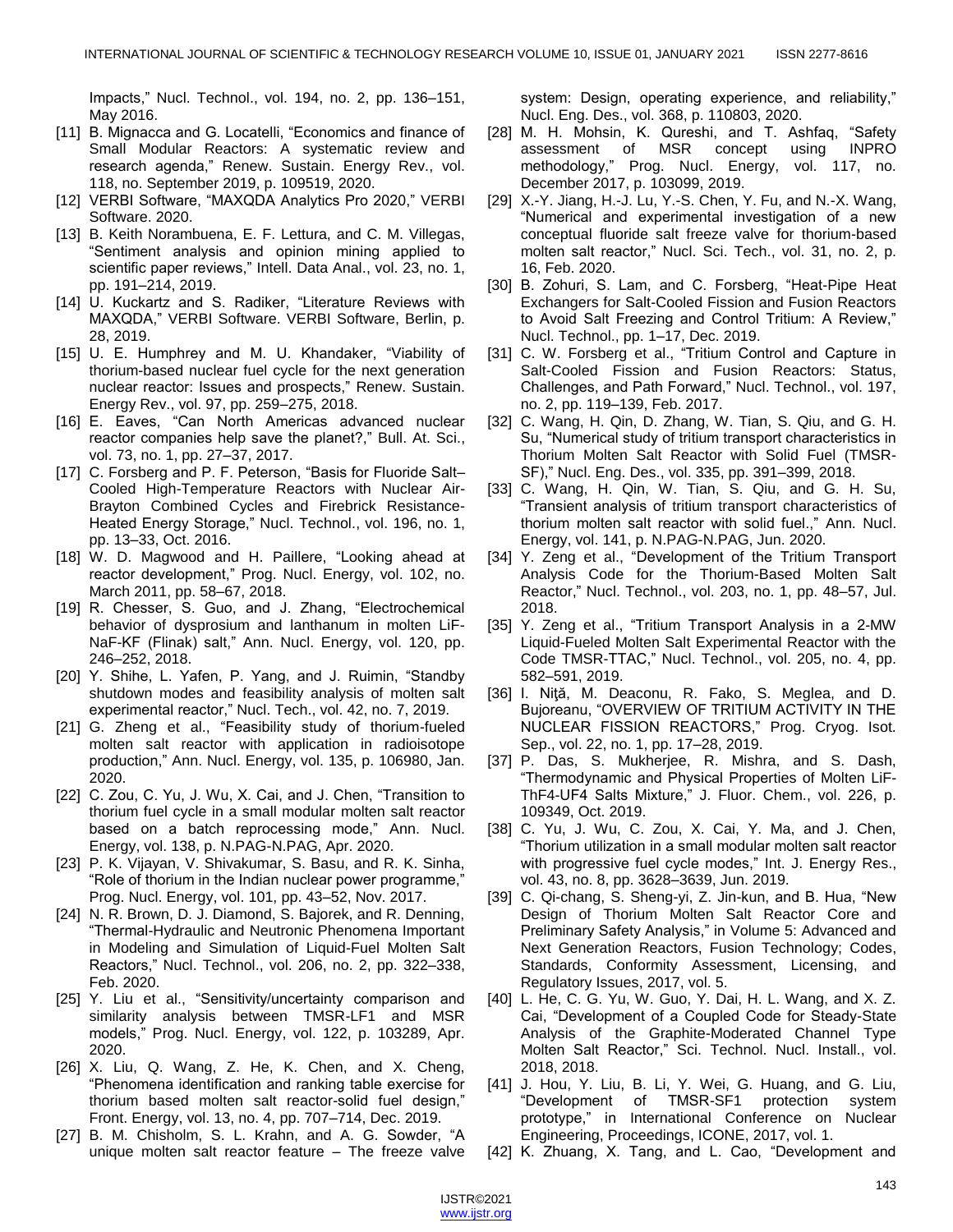verification of a model for generation of MSFR few-group homogenized cross-sections based on a Monte Carlo code OpenMC," Ann. Nucl. Energy, vol. 124, pp. 187-197, 2019.

- [43] C. Y. Zou, C. Z. Cai, C. G. Yu, J. H. Wu, and J. G. Chen, "Transition to thorium fuel cycle for TMSR," Nucl. Eng. Des., vol. 330, pp. 420–428, 2018.
- [44] C. Zou, G. Zhu, C. Yu, Y. Zou, and J. Chen, "Preliminary study on TRUs utilization in a small modular Th-based molten salt reactor (smTMSR)," Nucl. Eng. Des., vol. 339, pp. 75–82, Dec. 2018.
- [45] D. Zhang et al., "Review of conceptual design and fundamental research of molten salt reactors in China," Int. J. Energy Res., vol. 42, no. 5, pp. 1834–1848, 2018.
- [46] R. B. Briggs, "Summary of The Objectives, the Design, and a Program of Devvelopment of Molten-Salt Breeder Reactor," 1967.
- [47] C. Shi, M. Cheng, and G. Liu, "Development and application of a system analysis code for liquid fueled molten salt reactors based on RELAP5 code," Nucl. Eng. Des., vol. 305, pp. 378–388, 2016.
- [48] R. G. Boothroyd, "Integrated molten-salt nuclear reactor systems for base-load power plants," Int. J. Energy Prod. Manag., vol. 2, no. 1, pp. 39–51, 2017.
- [49] R. G. Boothroyd, "A suggested roadmap for world-wide energy resource planning and management," Int. J. Energy Prod. Manag., vol. 1, no. 1, pp. 72–86, 2016.
- [50] ARIS-IAEA, "Status Report ThorCon (Thorcon US, Inc. .) USA / Indonesia," 2020.
- [51] J. Yin et al., "Numerical and experimental study on an isolated bubble in the swirling separator," Nucl. Eng. Des., vol. 350, pp. 107–115, Aug. 2019.
- [52] T. T. Team, "ThorCon The Do-able Molten Salt Reactor." ThorCon USA, Inc, 2018.
- [53] Y. Liu, R. Guo, X. Cai, R. Yan, Y. Zou, and B. Zhou, ―Breeding properties study on high power thorium molten salt reactor," in International Conference on Nuclear Engineering, Proceedings, ICONE, 2017, vol. 5.
- [54] B. Mintz Testa, "Thunder on the Horizon," Mech. Eng., vol. 139, no. 02, pp. 38–43, Feb. 2017.
- [55] E. M. A. Hussein, "Emerging small modular nuclear power reactors: A critical review," Phys. Open, vol. 5, p. 100038, 2020.
- [56] S. M. Lumbanraja, E. Liun, R. Implementasi, T. Molten, S. Reactor, and D. I. Indonesia, "Jurnal Pengembangan Energi Nuklir Reviu Implementasi Thorcon Molten Salt Reactor di Indonesia," vol. 20, no. 1, pp. 53-60, 2018.
- [57] M. Ifthacharo, S. Permana, and G. Saputra, "A Comparative Study of Th-U233 and Th-Pu Molten-Salt Reactor (MSR) with 2-region core," in Journal of Physics: Conference Series, 2020, vol. 1493, no. 1.
- [58] A. Waris, I. K. Aji, S. Pramuditya, Widayani, and D. Irwanto, "Preliminary Study on LiF4-ThF4-PuF4 Utilization as Fuel Salt of miniFUJI Molten Salt Reactor," in Journal of Physics: Conference Series, 2016, vol. 739, no. 1.
- [59] J. Handrlica, "Underground repositories, reprocessing facilities and floating nuclear power plants: liability issues revisited," J. Energy Nat. Resour. Law, vol. 37, no. 3, pp. 263–288, Jul. 2019.
- [60] Z. Raditya and A. Hiendro, "Studi Ekonomis Pembangkit Listrik Tenaga Nuklir ThorCon Molten Salt Reactor ( Studi Kasus: Dibangun di Kalimantan Barat )," J. Tek.

Elektro Univ. Tanjungpura, vol. 2, no. 1, 2020.

- [61] T. T. Team, "ThorConIsle," 2020.
- [62] The Thorcon Team, "ThorCon's Implementation of Control, Cool and Contain Public Summary." ThorCon USA, Inc, 2018.
- [63] D. Y. Cui et al., "Possible scenarios for the transition to thorium fuel cycle in molten salt reactor by using enriched uranium," Prog. Nucl. Energy, vol. 104, pp. 75– 84, 2018.
- [64] T. Ault, S. Krahn, and A. Croff, "Thorium fuel cycle research and literature: Trends and insights from eight decades of diverse projects and evolving priorities," Ann. Nucl. Energy, vol. 110, pp. 726–738, 2017.
- [65] L. Krall and A. Macfarlane, "Burning waste or playing with fire? Waste management considerations for nontraditional reactors," Bull. At. Sci., vol. 74, no. 5, pp. 326– 334, Sep. 2018.
- [66] N. R. Brown et al., "Thorium Fuel Cycles with Externally Driven Systems," Nucl. Technol., vol. 194, no. 2, pp. 233–251, May 2016.
- [67] A. G. Croff et al., "ORNL Experience and Perspectives Related to Processing of Thorium and 233U for Nuclear Fuel," Nucl. Technol., vol. 194, no. 2, pp. 252-270, May 2016.
- [68] J. C. Gehin and J. J. Powers, "Liquid Fuel Molten Salt Reactors for Thorium Utilization," Nucl. Technol., vol. 194, no. 2, pp. 152–161, May 2016.
- [69] S. Sipaun, "Thorium fueled reactor," in AIP Conference Proceedings, 2017, vol. 1799.
- [70] H. Mochizuki, "Neutronics and thermal-hydraulics coupling analysis using the FLUENT code and the RELAP5-3D code for a molten salt fast reactor," Nucl. Eng. Des., vol. 368, no. April, p. 110793, 2020.
- [71] C. Yu et al., "Th-U breeding performance in a Channeltype molten salt Fast reactor with different starting fuels," Ann. Nucl. Energy, vol. 122, pp. 91–100, 2018.
- [72] V. Singh, M. R. Lish, O. Chvála, and B. R. Upadhyaya, "Dynamics and control of molten-salt breeder reactor," Nucl. Eng. Technol., vol. 49, no. 5, pp. 887–895, 2017.
- [73] F. Di Lecce, A. Cammi, S. Dulla, S. Lorenzi, and P. Ravetto, "Simplified 0-D semi-analytical model for fuel draining in molten salt reactors," EPJ Nucl. Sci. Technol., vol. 5, p. 14, 2019.
- [74] T. Ding, Z. Meng, K. Chen, G. Fan, and C. Yan, ―Experimental study on thermal stratification in water tank and heat transfer characteristics of condenser in watercooled passive residual heat removal system of molten salt reactor," Energy, vol. 205, p. 118052, Aug. 2020.
- [75] S. Miwa, Y. Yamamoto, and G. Chiba, "Research activities on nuclear reactor physics and thermalhydraulics in Japan after Fukushima-Daiichi accident," J. Nucl. Sci. Technol., vol. 55, no. 6, pp. 575–598, Jun. 2018.
- [76] G. Zheng, H. Wu, J. Wang, S. Chen, and Y. Zhang, ―Thorium-based molten salt SMR as the nuclear technology pathway from a market-oriented perspective," Ann. Nucl. Energy, vol. 116, pp. 177–186, 2018.
- [77] B. Hombourger, J. Křepel, and A. Pautz, "The EQL0D fuel cycle procedure and its application to the transition to equilibrium of selected molten salt reactor designs," Ann. Nucl. Energy, vol. 144, p. 107504, Sep. 2020.
- [78] T. Ault, B. Van Gosen, S. Krahn, and A. Croff, "Natural Thorium Resources and Recovery: Options and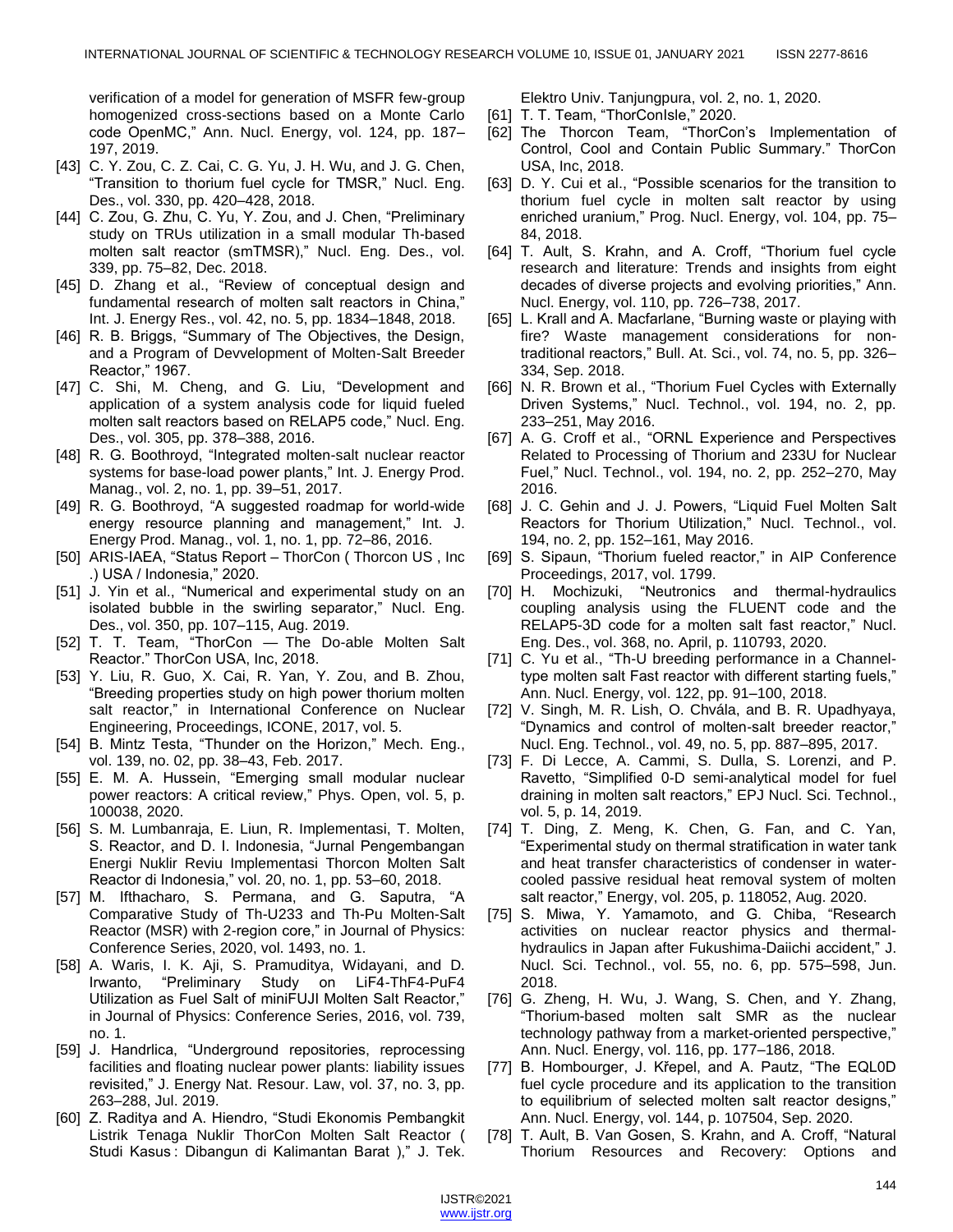Impacts,‖ Nucl. Technol., vol. 194, no. 2, pp. 136–151, May 2016.

- [79] A. Rykhlevskii, J. W. Bae, and K. D. Huff, "Modeling and simulation of online reprocessing in the thorium-fueled molten salt breeder reactor," Ann. Nucl. Energy, vol. 128, pp. 366–379, Jun. 2019.
- [80] F.-X. Wang et al., "Synthesis of thorium sol for fabricating fuel kernels," Nucl. Sci. Tech., vol. 28, no. 7, 2017.
- [81] X.-Y. Wang, X. Wang, X.-C. Zhang, and S.-F. Zhu, ―Creep damage characterization of UNS N10003 alloy based on a numerical simulation using the Norton creep law and Kachanov–Rabotnov creep damage model," Nucl. Sci. Tech., vol. 30, no. 4, 2019.
- [82] D.-Y. Cui, S.-P. Xia, X.-X. Li, X.-Z. Cai, and J.-G. Chen, ―Transition toward thorium fuel cycle in a molten salt reactor by using plutonium," Nucl. Sci. Tech., vol. 28, no. 10, 2017.
- [83] H. Liaoyuan, X. Shaopeng, C. Jingen, L. Guimin, W. Jianhui, and Z. Yang, "Th-U Breeding Performances in an Optimized Molten Chloride Salt Fast Reactor," Nucl. Sci. Eng., 2020.
- [84] S. Mukherjee and S. Dash, "Thermodynamic properties of complex fluoride in KF–NaF–ThF4 system," J. Radioanal. Nucl. Chem., vol. 313, no. 3, pp. 481–486, Sep. 2017.
- [85] L. Bulavin et al., "Structure and physical properties of ternary NaF–LiF–LnF3 (Ln = La, Nd) systems of eutectic compositions,‖ Phys. Chem. Liq., vol. 54, no. 6, pp. 717– 726, Nov. 2016.
- [86] G. Ridley and O. Chvala, "A method for predicting fuel maintenance in once-through MSRs," Ann. Nucl. Energy, vol. 110, pp. 265–281, 2017.
- [87] J. Zhang et al., "Redox potential control in molten salt systems for corrosion mitigation," Corros. Sci., vol. 144, pp. 44–53, 2018.
- [88] G. Zhu et al., "Low enriched uranium and thorium fuel utilization under once‐through and offline reprocessing scenarios in small modular molten salt reactor," Int. J. Energy Res., vol. 43, no. 11, pp. 5775–5787, Sep. 2019.
- [89] D. Moser, A. Wheeler, and O. Chvála, "Lattice optimization for graphite moderated molten salt reactors using low-enriched uranium fuel," Ann. Nucl. Energy, vol. 110, pp. 1–10, Dec. 2017.
- [90] Z. Li, B. Leng, G. Yuan, and G. Wu, "R&D of Structural Alloy for Molten Salt Reactor in China," in Volume 6B: Materials and Fabrication, 2016, vol. 6B-2016.
- [91] R. R. Romatoski and L. W. Hu, "Fluoride-Salt-Cooled High-Temperature Test Reactor Thermal-Hydraulic Licensing and Uncertainty Propagation Analysis," Nucl. Technol., vol. 205, no. 11, pp. 1495–1512, Nov. 2019.
- [92] J. D. Arregui-Mena, R. N. Worth, G. Hall, P. D. Edmondson, A. B. Giorla, and T. D. Burchell, "A Review of Finite Element Method Models for Nuclear Graphite Applications," Arch. Comput. Methods Eng., vol. 27, no. 1, pp. 331–350, Jan. 2020.
- [93] V. Knapp and D. Pevec, "Promises and limitations of nuclear fission energy in combating climate change," Energy Policy, vol. 120, pp. 94–99, Sep. 2018.
- [94] A. L. Smith et al., "In situ high-temperature EXAFS measurements on radioactive and air-sensitive molten salt materials," J. Synchrotron Radiat., vol. 26, no. 1, pp. 124–136, 2019.
- [95] P. Hosemann, D. Frazer, M. Fratoni, A. Bolind, and M. F.

Ashby, "Materials selection for nuclear applications: Challenges and opportunities,‖ Scr. Mater., vol. 143, no. June, pp. 181–187, 2017.

- [96] J. Liu, H. Huang, J. Gao, Z. Zhu, and Y. Li, "Defects evolution and hardening in the Hastelloy N alloy by subsequent Xe and He ions irradiation," J. Nucl. Mater., vol. 517, pp. 328–336, Apr. 2019.
- [97] Z. Zhu, H. Huang, J. Liu, L. Ye, Z. Zhu, and A. stainless steels, "Nanoindentation Study on the Creep Characteristics and Hardness of Ion-Irradiated Alloys," Materials (Basel)., vol. 13, no. 14, p. 3132, Jul. 2020.
- [98] W. Zhou et al., "Proton irradiation-decelerated intergranular corrosion of Ni-Cr alloys in molten salt," Nat. Commun., vol. 11, no. 1, 2020.
- [99] X. Wang, S. Zhu, X. Wang, and Y. Cao, "Stress Analysis and Structural Integrity Evaluations of Pressure Vessel in Molten Salt Reactor," in Volume 3: Design and Analysis, 2016, vol. 3.
- [100]S. W. McAlpine, N. C. Skowronski, W. Zhou, G. (Tony) Zheng, and M. P. Short, "Corrosion of commercial alloys in FLiNaK molten salt containing EuF3 and simulant fission product additives," J. Nucl. Mater., vol. 532, p. 151994, 2020.
- [101]D. Zhang, W. Liu, and W. Liu, "Diffusion Characterization of Hydrogen Isotopes in Hastelloy N Alloy for the Application of Fluoride-Salt-Cooled High-Temperature Reactors (FHRs)," Fusion Sci. Technol., vol. 76, no. 4, pp. 543–552, May 2020.
- [102]N. Zweibaum, Z. Guo, J. C. Kendrick, and P. F. Peterson, "Design of the Compact Integral Effects Test Facility and Validation of Best-Estimate Models for Fluoride Salt-Cooled High-Temperature Reactors," Nucl. Technol., vol. 196, no. 3, pp. 641–660, Dec. 2016.
- [103]S. Chandrasekaran and S. Garimella, "Steady-State Thermal-Hydraulic Model for Fluoride-Salt-Cooled Small Modular High-Temperature Reactors," Nucl. Technol., pp. 1–23, Jun. 2020.
- [104]J. Wang, Y. Dai, Y. Zou, and H. Xu, "Transient analysis of TMSR-SF0 simulator," J. Nucl. Sci. Technol., pp. 1-10, Sep. 2020.
- [105]J. Magnusson, M. Memmott, and T. Munro, "Review of thermophysical property methods applied to fueled and un-fueled molten salts," Ann. Nucl. Energy, vol. 146, p. 107608, Oct. 2020.
- [106]F. Carotti, H. Wu, and R. O. Scarlat, "Characterization of a Thermodynamic Reference Electrode for Molten LiF-BeF 2 (FLiBe)," J. Electrochem. Soc., vol. 164, no. 12, pp. H854–H861, 2017.
- [107]P. R. Rubiolo, M. T. Retamales, V. Ghetta, and J. Giraud, "High temperature thermal hydraulics modeling of a molten salt: application to a molten salt fast reactor (MSFR)," ESAIM Proc. Surv., vol. 58, pp. 98-117, Nov. 2017.
- [108]Y. Hassan, "High-fidelity experimental measurements for modeling and simulation of nuclear engineering applications," Nucl. Eng. Des., vol. 354, no. July, p. 110181, 2019.